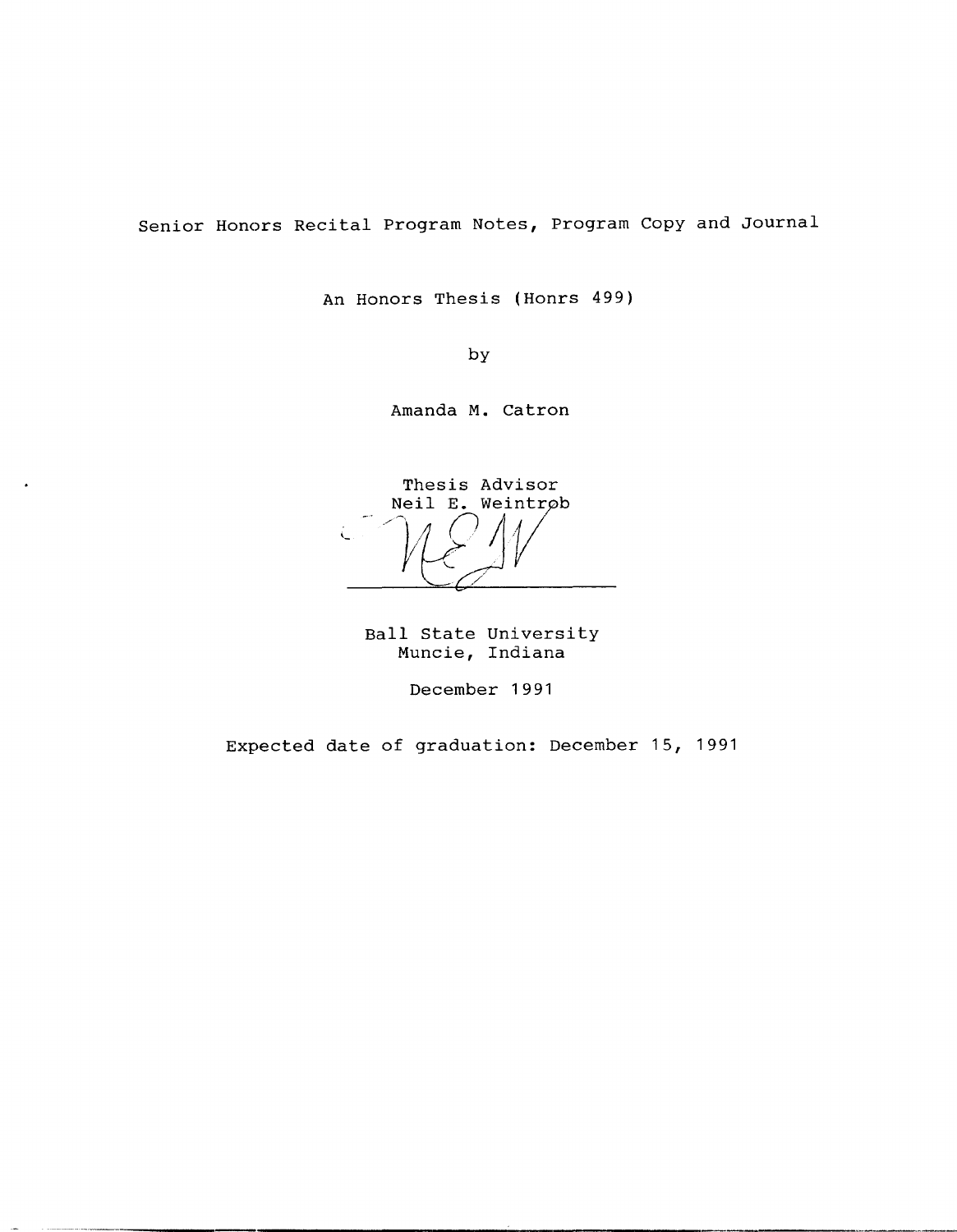$7h$ esis $^{-}$ 1991  $\frac{1}{2}$ .

> **AMANDA CATRON**  violin

> > in a

SENIOR HONORS RECITAL assisted by Yjung Chen, piano Rechel Bryant, violin

PRUIS HALL Saturday, November 23, 1991 3:00 **p.m.**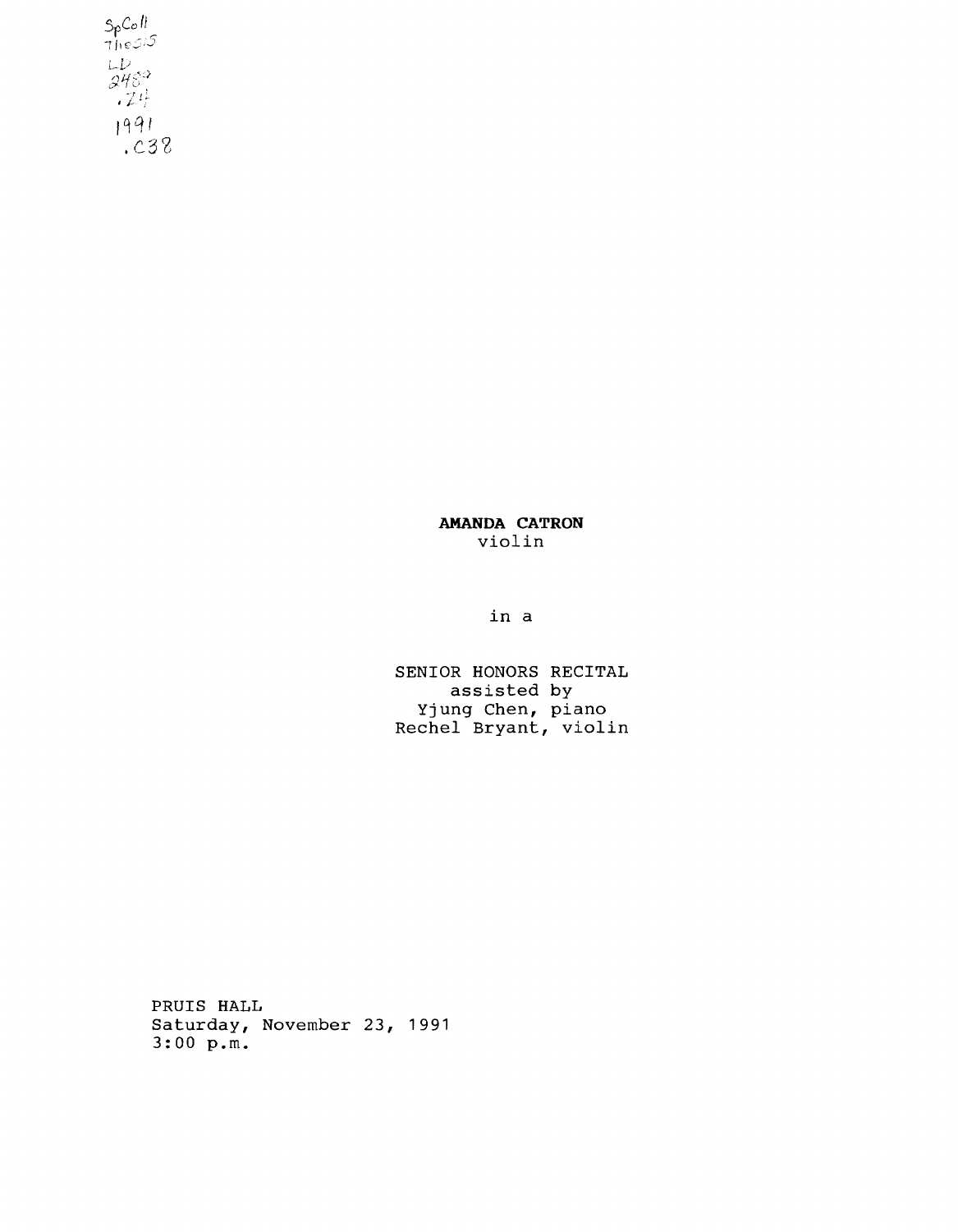**PROGRAM** 

Sonata No.1 in A Major, Op. 1, No. 3

G.F.Handel (1685-1759)

| I. Andante  | (2:20) |  |
|-------------|--------|--|
| II. Allegro | (2:00) |  |
| III. Adagio | (1:30) |  |
| IV. Allegro | (2:10) |  |

Amanda Catron - Yjung Chen

When one first encounters the Sonata No.1 in A Major, Opus 1, Number 3, one is mislead by the simplicity of it. However, this sonata requires the authenticity of style and the feel of Handel's time. This style is often referred to as Baroque, a classification reserved for music composed between 1600-1750 and full of highly embellished melodies.

Handel's chamber music was published in three sets: Op.1, Op.2, and Op.5. The music assigned to the Op.1 set consists of Handel's solo sonatas for one instrument and continuo. The continuo usually was played by the viola da gamba; however, piano accompaniment can also be used.

Handel was influenced by Arcangelo Corelli, a leading Italian composer, imitated by Handel with his usage of the "sonata da chiesa" ( Church sonata ) : four movements that alternate between slow and fast tempos with the last movement usually typifying a dance.

The Sonata in A Major, Op. 1, No.3, thought to have been composed around 1725, is the only one actually assigned to the composed around 1725, is the only one actually assigned to the<br>violin in the Op.1 set. It begins with a flowing Andante movement in which Handel shows the opening phrase being extended and developed in a slightly contrasting manner. The Allegro follows is a movement that requires the usage of double-stopping to add color and brilliance. The Adagio that follows is unique because of the written-out embellishments. The writing out of these embellishments was unusual at this time, for it was generally left up to the soloist to add his/her interpretations to the piece. The last movement epitomizes the concept of the "sonata da chiesa" by incorporating the feel of a type of dance called a gigue.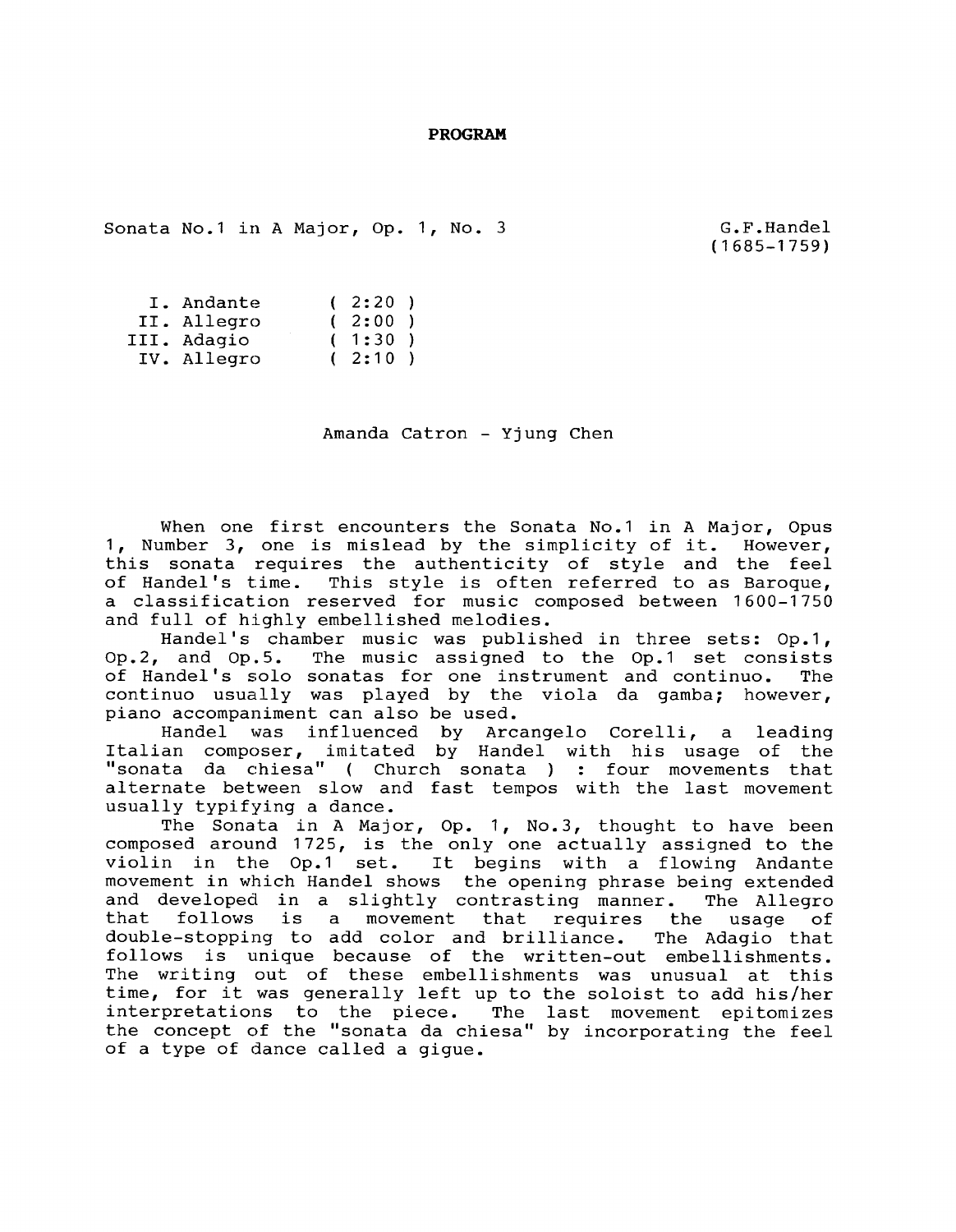from " Four Songs for Voice and Violin" Gustav Holst,Op.35

(1874-1934)

I. Jesu Sweet ( 2:30 )

II. My Soul Has Nought But Fire and Ice ( 1:00 )

IV. My Leman is so true ( 1:20 )

Amanda Catron, voice - Rechel Bryant, violin

This piece was composed during 1916-1917 while Holst was at Thaxted, a church in England, for a music festival. at the festival, Holst happened to enter the church at dusk and saw one of his students from Morely College, Christine Ratcliffe, playing her violin and humming a wordless song. This incident gave him the impetus for writing the "Four Songs" for voice and violin. The text is taken from Mary Segar's A Medieval Anthology, a book that he became familiar with as a student during a lecture on the art and literature of the Middle Ages. In these songs, Holst was able to derive a new rhythmic freedom to the musical expression of the words. Holst is quoted as saying:

> I find that unconsciously I have been drawn for years towards discovering the musical idiom of the English language. Never having managed to learn a foreign language, songs always meant to me a peg of words on which to hang a tune. The great awakening came on hearing the recits in Purcell's Dido...Since then I've managed now and then to do the same thing with other people's, words especially in the violin songs....

Holst originally wrote three songs with Christine Ratcliffe's mellow soprano-voice as his focus; however, he was disappointed to find that she could not play and sing at the same time. So, his thought of having the duet performed by the same person had to be abandoned. He then brought in Dulcie Nutting, another Morely College student, to perform the vocal part; however, the range was a little low for her voice and so Holst composed another higher movement for her, but did not change the original three.

In the first movement, "Jesu Sweet", the singer is asking to be embraced by a feeling of pure love that will cancel out the feeling of hatred, fear or disgust. The violin accompaniment supports this impression. This is achieved by the way that the violin seems to follow the flow of the words and provides a basis for the singer to emote effectively.

1.Michael Short. Gustav Holst. (New York : Oxford, 1990), 141.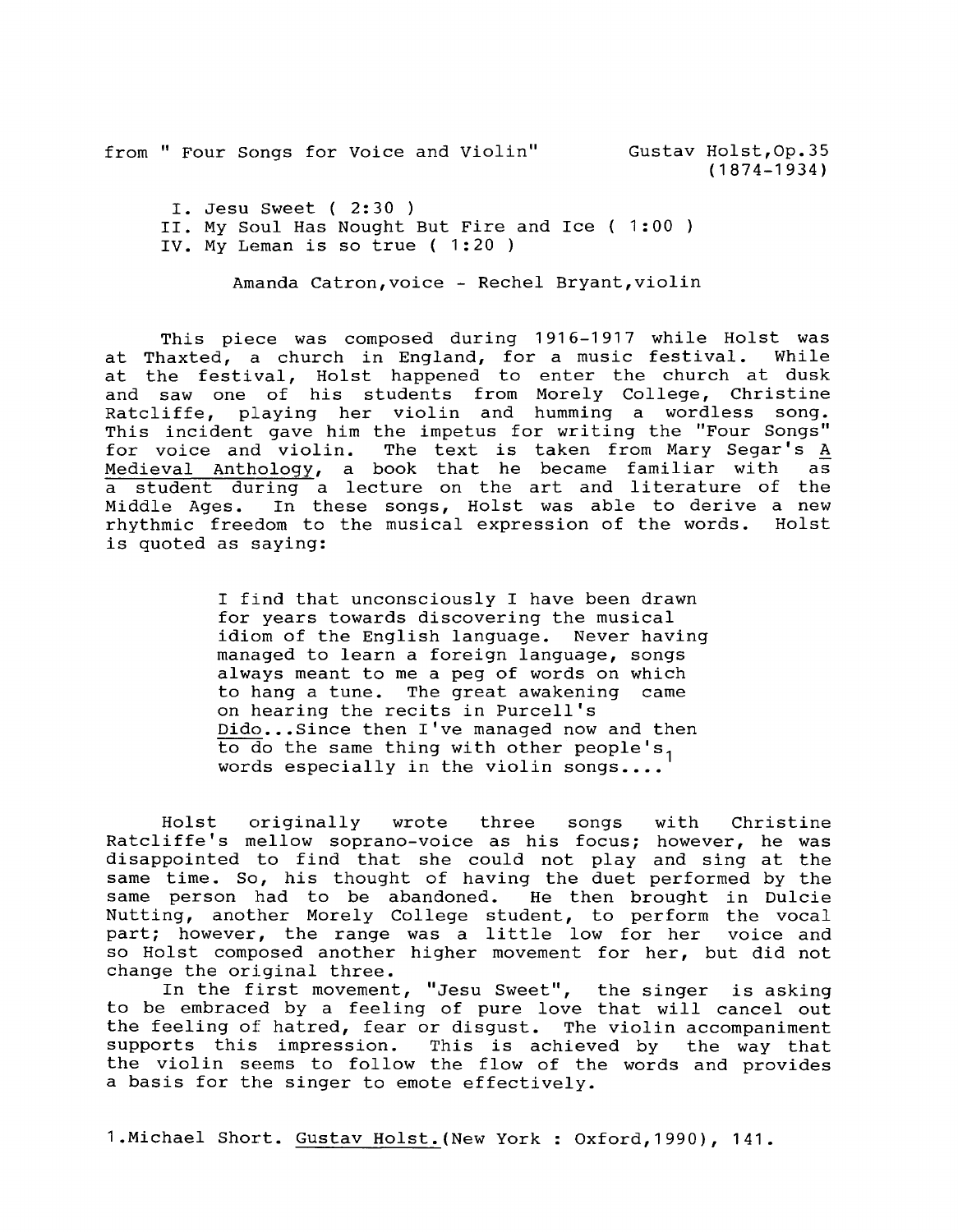In the second movement, " My Soul Has Nought But Fire and Ice", the singer delves into the depths of her soul and cries out against the injustices in the world. Again this is amplified by the violin, for in the opening measure the the violin is playing octave chords at a forte volume. As chords ring, they seem to herald the entrance of the vocal part, thus creating a sense of space and drama.

Holst regarded the last movement, " My Leman is so true", as the nearest approach to his search for a musical idiom which could support the language itself.<sup>2</sup> The violin and vocal part<br>are in constant movement together. This movement seems to in constant movement together. reflect both the ability of Jesu to love regardless of any<br>wrongdoing, and his sacrifice on the cross. At the phrase, wrongdoing, and his sacrifice on the cross. " I'll dwell with thee", he seems to be equating Jesu to a tree ( his branches sheltering us from the evils of the world ) and, that if we prove unfaithful, we will mourn the loss of that protective shelter.

The following is the text for the three movements :

Jesu Sweet, now will I sing to Thee a song of love longing; Do in my heart a quick well spring Thee to love above all thing. Jesu Sweet, my dim heart's gleam Brighter than the sunne beam! As thou wert born in Bethlehem Make in me thy love dream. 15 the a were born in Beenrehem have in me enj love dream.<br>Jesu Sweet, my dark heart's light Thou art day withouten night; Give me strength and eke might For to loven Thee a-right. Jesu Sweet, well may he be That in Thy bliss Thyself shall With love cords then draw Thou me That I may come and dwell with Thee.

My soul has nought but fire and ice And my body earth and wood: Pray we all the Most High King Who is the Lord of our last doom, That He should give us just one thing That we may do His will.

My Leman is so true Of love and full stead-fast Yet seemeth ever new. His love is on us cast. I would that all Him knew And loved Him firm and fast, They never would it rue But happy be at last. He lovingly abides Although I stay full long. He will me never chide Although I choose the wrong. He says Behold My side And why on Rood I hung; For love leave thy pride And I thee underfong. I'll dwell with Thee believe, Leman,<br>under Thy tree. May no pain e'er me grieve Nor make me Thy tree. May no pain e'er me grieve Nor make me from Thee flee. I will in at Thy sleeve All in Thine heart<br>to be: Mine heart shall burst and cleave Ere untrue Thou Mine heart shall burst and cleave Ere untrue Thou me see.

2.Imogen Holst. The Music of Gustav Holst. (London:Oxford,1968),58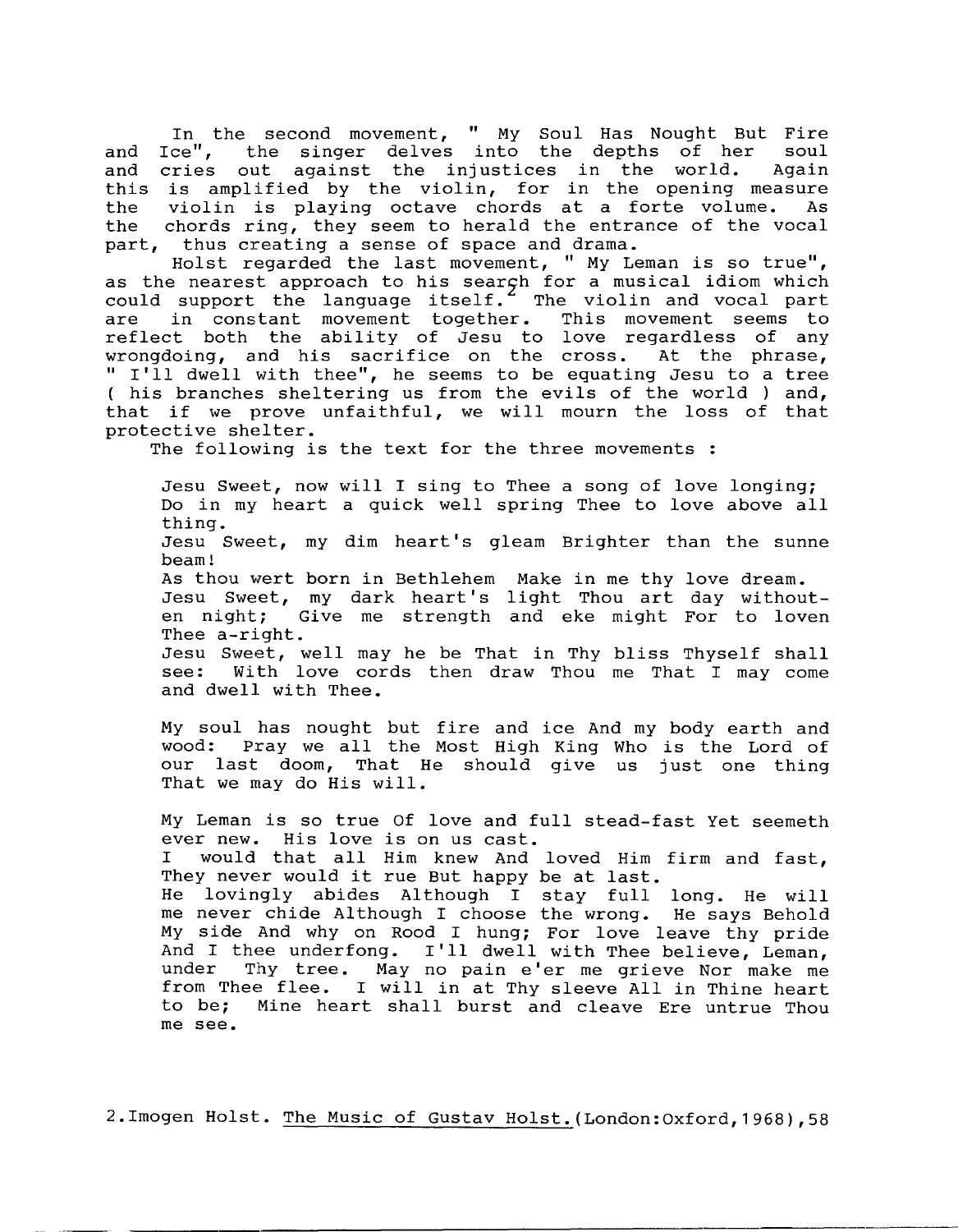••• Intermission •••

Sonata No.2 in A,Op.100

Johannes Brahms (1833-1897)

I. Allegro amabile ( 8:00 )

II. Andante tranquillo; Vivace;

Andante;Vivace di piu; Andante; Vivace 6:00

III. Allegretto grazioso (quasi Andante) 6:00

Amanda Catron-Yjung Chen

It is interesting to note that Johannes Brahms was inflicted by periods of self-doubt and would tear up manuscripts that did not meet his high expectations. This doubt in his ability is very apparent in a letter that he wrote to Clara Schumann while he was composing for string instruments. " It is a very different matter to write for instruments whose nature and sound one only has a chance acquaintance with, or only hears in one's  $mind - or to write for an instrument that one knows as thoroughly$ as I know the piano".

Since this letter was written in 1887, we can infer that the "acquaintance" was the violin, for he had just finished his violin concerto and had two of his sonatas published. Luckily, neither his contemporaries nor time has shared his view of his works.

The Sonata No.2 in A, Op.100 was written while Brahms was at a resort in Thun, Switzerland during the Summer of 1886. This was a period of tranquillity that can be felt throughout the entire sonata. While at Thun, Brahms had a visit from Hermione Spies, a singer, who can be directly linked to this violin sonata since it uses three Brahms songs, two of which she sang to him on sight. They were two of his best that were published, after the Sonata, in Op.105: "Wie Melodien zieht es" (Like a Melody It Passes) and "Immer leiser wird mein Schlummer" (Ever Softer Grows My Slumber). The other song that is traceable to the first movement is "Komm bald" (Come Soon, op. 97 no. 6) and it asks: "Why wait from day to day: All the garden is blooming for you", and this is certainly descriptive of the garden at Thun.

3.George Jellinek.jacket of "Brahms Sonata No.1-3",LM/LSC 2600,nd

4.Ivor Keys.Johann Brahms. ( Oregon:Amadeus Press, 1989 ),121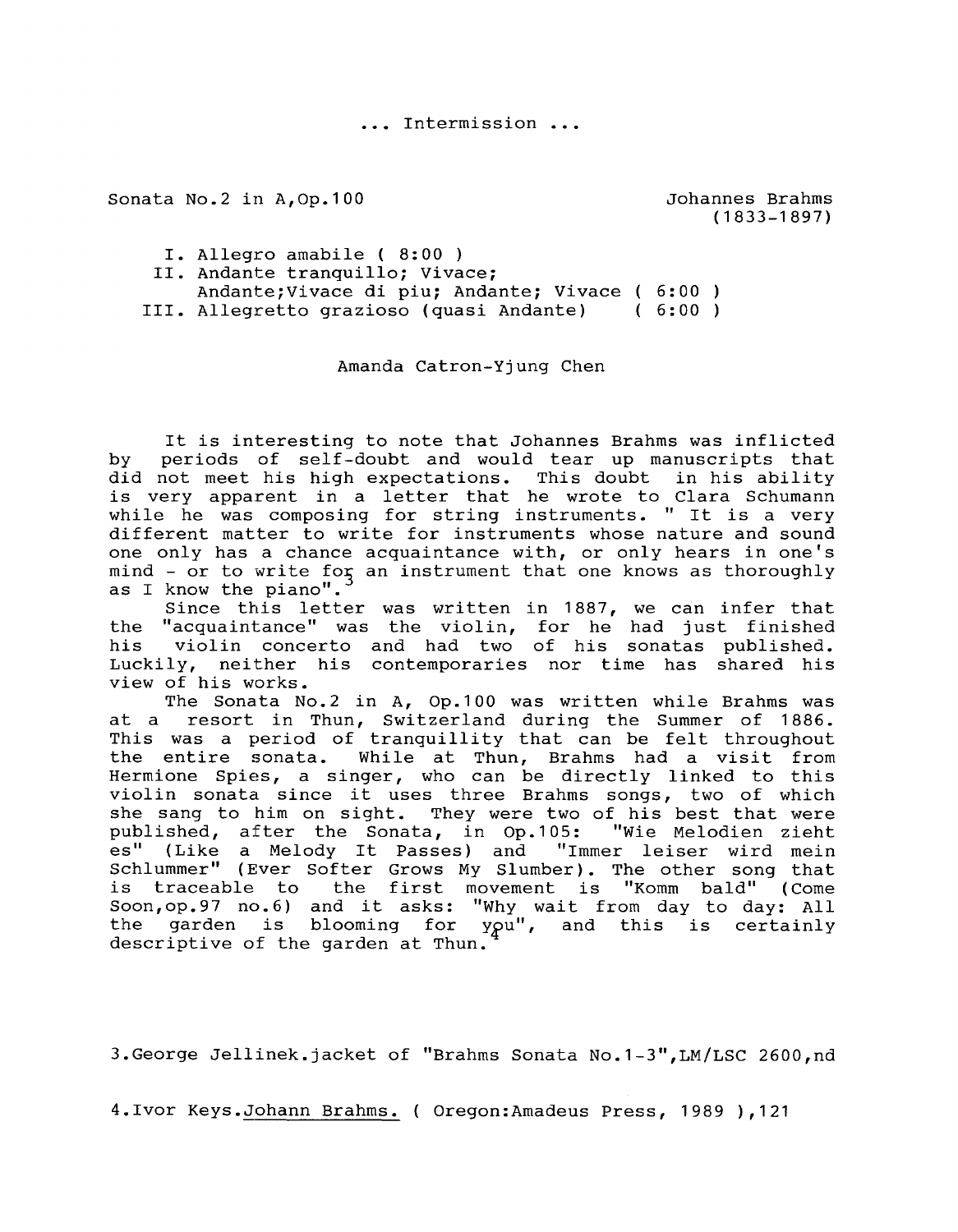In the first movement, the piano takes the dominant role by establishing the themes and their development; however, this does not mean that the violin is relegated to a subservient role. The second movement can be thought of as a combination of both the first and third movement. The alternation between the slow and fast sections represents what has occurred in the previous movement and serves as a preview for the last movement. The second movement may also remind the listener of a conversation that is being continuously interrupted. The last movement concludes the piece with a coda that incorporates double-stops and a feeling of finally coming to the ultimate conclusion of the piece.

Amanda Catron is a student of Neil Weintrob.<br>She is a member of the American Strin

is a member of the American String Teachers Association, Music Educators National Conference, Mu Phi Epsilon - a professional music fraternity, and Kappa Delta Pi - a professional education fraternity.

This recital is presented in partial fulfillment of the requirements for the Honors Program at Ball State University.

---------------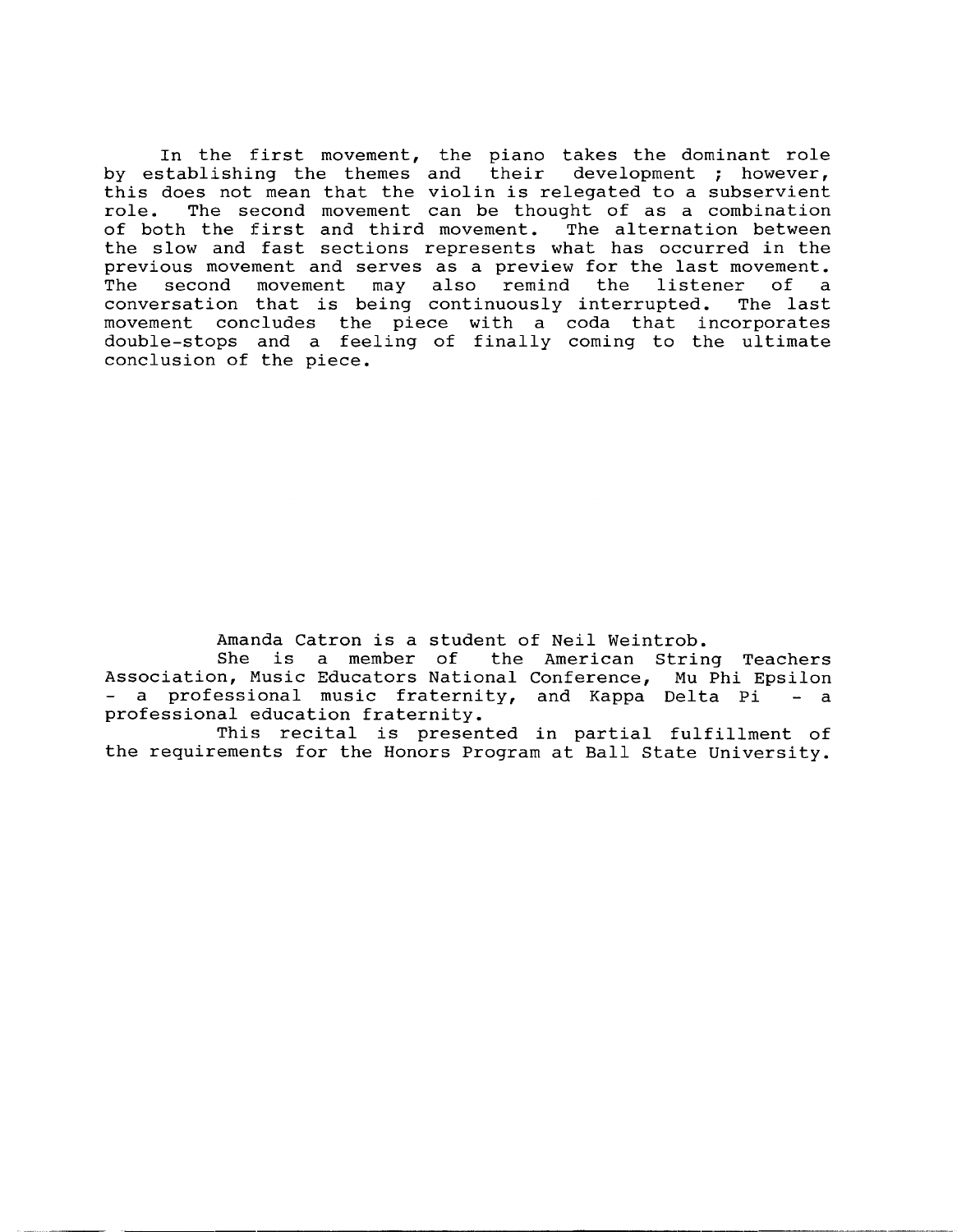Sonata No. 2 in A Major, Op. 100 ................Johannes Brahm<mark>s</mark>

I. Allegro amabile

II. Andante tranquillo: Vivace:

Andante; Vivace di piu; Andante; Vivace

III. Allegretto grazioso (quasi Andante)

### Amanda Catron, violin - Yjung Chen, piano

It is interesting to note that Johannes Brahms was inflicted by periods of self-doubt and would tear up manuscripts that did not meet his high expectations. This doubt in his ability is very apparent in a letter that he wrote to Clara Schumann while he was composing for string instruments. "It is a very different matter to write for instruments whose nature and sound one only has a chance acquaintance with, or only hears in one's mind - or to write for an instrument that one knows as thoroughly as I know the piano".<sup>3</sup>

Since this letter was written in 1887, we can infer that the "acquaintance" was the violin, for he had just finished his violin concerto and had two of his sonatas published. Luckily, neither his contemporaries nor time has shared his view of his works.

The Sonata No. 2 in A. Op. 100 was written while Brahms was at a resort in Thun, Switzerland during the summer of 1886. This was a period of tranquillity that can be felt throughout the entire sonata. While at Thun, Brahms had a visit from Hermione Spies, a singer, who can be directly linked to this violin sonata since it uses three Brahms songs, two of which she sang to him on sight. They were two of his best that were published, after the Sonata, in Op. 105: "Wie Melodien zieht es" (Like a Melody It Passes) and "1m mer leiser wird mein Schlummer" (Ever Softer Grows My Slumber). The other song that is traceable to the first movement is "Komm bald" (Come Soon, Op. 97 No.6) and it asks: 'Why wait from day to day: All the garden is blooming for you", and this is certainly descriptive of the garden at Thun.<sup>4</sup>

In the first movement, the piano takes the dominant role by establishing the themes and their development; however, this does not mean the violin is relegated to a subservient role. The second movement can be thought of as a combination of both the first and third movement. The alternation between the slow and fast sections represents what has occurred in the previous movement and serves as a preview for the last movement. The second movement may also remind the listener of a conversation that is being continuously interrupted. The last movement concludes the piece with a coda that incorporates double-stops and a feeling of finally coming to the ultimate conclusion of the piece.

Amanda Catron is a student of Neil Weintrob and is a member of the American String Teachers Association; Music Educators National Conference; Mu Phi Epsilon, International Professional Fraternity in the field of music; Kappa Delta Pi, professional education fraternity.

This recital is presented in partial fulfillment of the requirements for the Honors Program at Ball State University.

I **1944** 

 $\begin{array}{c} \begin{array}{c} \begin{array}{c} \end{array} \end{array}$ 

 $-46.39...$ 

(1833-1897)

## BALL STATE UNIVERSITY COLLEGE OF FINE ARTS SCHOOL OF MUSIC

# AMANDA CATRON

violin

in a

# SENIOR HONORS RECITAL

assisted by Yjung Chen, piano Rechel Bryant, violin

PRUIS HALL Saturday, November 23,1991 3:00 p.m.

Series XLVI Number 66

In keeping with copyright and artist agreements, use of recording and photographic devices is not permitted by other than approved university personnel. We request your cooperation.

<sup>3</sup> George Jellinek. jacket of "Brahms Sonata No. 1-3", LM/LSC 2600, nd

<sup>4</sup> Ivor Keys. Johannes Brahms. (Oregon: Amadeus Press, 1989), 121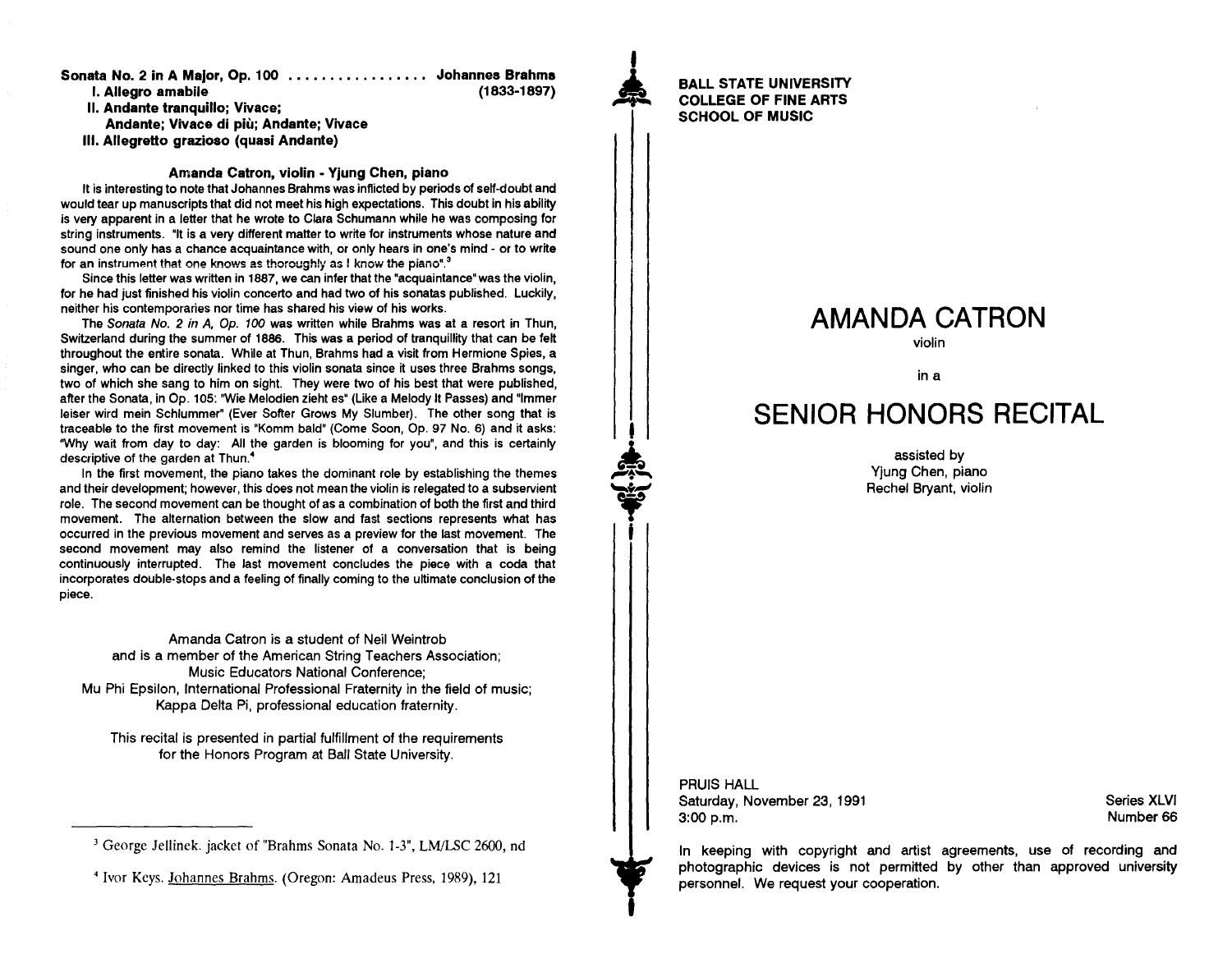# **PROGRAM**

### Sonata No.1 in A Major, Op. 1, No.3. . . . . . . . .. George Frideric Handel  $(1685 - 1759)$

### II. Allegro

### III. Adagio

### IV. Allegro Amanda Catron, violin - Yjung Chen, piano

When one first encounters the Sonata No. 1 in A Major, Op. 1, No. 3, one is misled by the simplicity of it. However, this sonata requires the authenticity of style and the feel of Handel's time. This style is often referred to as Baroque, a classification reserved for music composed between 1600-1750 and full of highly embellished melodies.

Handel's chamber music was published in three sets: Op. 1, Op. 2, and Op. 5. The music assigned to the Op. 1 set consisted of Handel's solo sonatas for one instrument and continuo. The continuo usually was played by the viola da gamba; however, piano accompaniment can also be used.

Handel was influenced by Arcangelo Corelli, a leading Italian composer, imitated by Handel with this usage of the "sonata da chiesa" (church sonata): four movements that alternate between slow and fast tempos with the last movement usually typifying a dance.

The Sonata in A Major, Op. 1, No.3, thought to have been composed around 1725, is the only one actually assigned to the violin in the Op. 1 set. It begins with a flowing Andante movement in which Handel shows the opening phrase being extended and developed in a slightly contrasting manner. The Allegro that follows is a movement that requires the usage of double-stopping to add color and brilliance. The Adagio that follows is unique because of the written-out embellishments. The writing out of these embellishments was unusual at this time, for it was generally left to the soloist to add his/her interpretations to the piece. The last movement epitomizes the concept of the "sonata da chiesa" by incorporating the feel of a type of dance called a gigue.

| from "Four Songs for Voice and Violin", Op. 35   Gustav Holst |             |
|---------------------------------------------------------------|-------------|
| I. Jesu Sweet                                                 | (1874-1934) |

II. My Soul Has Nought But Fire and Ice

IV. My Leman is so true

Amanda Catron, voice - Rechel Bryant, violin

This piece was composed during 1916-1917 while Holst was at Thaxted, a church in England, for a music festival. While there, Holst happened to enter the church at dusk and saw one of his students from Morely College, Christine Ratcliffe, playing her violin and humming a wordless song. This incident gave him the impetus for writing the "Four Songs" for voice and violin. The text is taken from Mary Segar's A Medieval Anthology, a book he became familiar with as a student during a lecture on the art and literature of the Middle Ages. In these songs, Holst was able to derive a new rhythmic freedom to the musical expression of the words. Holst is quoted as saying:

I find that unconsciously I have been drawn for years towards discovering the musical idiom of the English language. Never having managed to learn a foreign language, songs always meant to me a peg of words on which to hang a tune. The great awakening came on hearing the recits in Purcell's Dido... Since then I've managed now and then to do the same thing with other people's words especially in the violin songs....<sup>1</sup>

Holst originally wrote three songs with Christine Ratcliffe's mellow soprano-voice as his focus; however, he was disappointed to find that she could not play and sing at the same time. So, his thought of having the duet performed by the same person had to be abandoned. He then brought in Dulcie Nutting, another Morely College student, to perform the vocal part; however, the range was a little low for her voice and so Holst composed another higher movement for her, but did not change the original three.

In the first movement, "Jesu Sweet", the singer is asking to be embraced by a feeling of pure love that will cancel out the feeling of hatred, fear or disgust. The violin accompaniment supports this impression. This is achieved by the way the violin seems to follow the flow of the words and provides a basis for the singer to emote effectively.

In the second movement, "My Soul Has Nought But Fire and Ice", the singer delves into the depths of her soul and cries out against the injustices in the world. Again, this is amplified by the violin, for in the opening measure the violin is playing octave chords at a forte volume. As the chords ring, they seem to herald the entrance of the vocal part, thus creating a sense of space and drama.

Holst regarded the last movement, "My Leman is so true", as the nearest approach to his search for a musical idiom which could support the language itself.<sup>2</sup> The violin and vocal part are in constant movement together. This movement seems to reflect both the ability of Jesu to love regardless of any wrongdoing, and his sacrifice on the cross. At the phrase "I'll dwell with thee" he seems to be equating Jesu to a tree (his branches sheltering us from the evils of the world) and that if we prove unfaithful we will mourn the loss of that protective shelter.

The following is the text for the three movements:

Jesu Sweet, now willi sing to Thee a song of love longing; Do in my heart a quick well spring Thee to love above all thing.

Jesu Sweet, my dim heart's gleam Brighter than the sunne beam!

As thou wert born in Bethlehem Make in my thy love dream. Jesu Sweet, my dark heart's light Thou art day withouten night; Give me strength and eke might For to loven Thee a-right.

Jesu Sweet, well may he be That in Thy bliss Thyself shall see: With love cords then draw Thou me That I may come and dwell with Thee.

My soul has nought but fire and ice And my body earth and wood: Pray we all the Most High King Who is the Lord of our last doom, That He should give us just one thing That we may do His will.

My Leman is so true Of love and full stead-fast Yet seemeth ever new. His love is on us cast.

I would that all Him knew And loves Him firm and fast, They never would it rue But happy be at last.

He lovingly abides Although I stay full long. He will me never chide Although I choose the wrong. He says Behold My side And why on Rood I hung; For love leave thy pride And I thee underfong. I'll dwell with Thee believe. Leman, under Thy tree. May no pain e'er me grieve Nor make me from Thee flee. I will in at Thy sleeve All in Thine heart to be; Mine heart shall burst and cleave Ere untrue Thou me see.

. .. Intermission ...

<sup>&</sup>lt;sup>1</sup>1. Michael Short. Gustav Holst. (New York: Oxford, 1990), 141

<sup>&</sup>lt;sup>2</sup> Imogen Holst. The Music of Gustav Holst. (London: Oxford, 1968), 58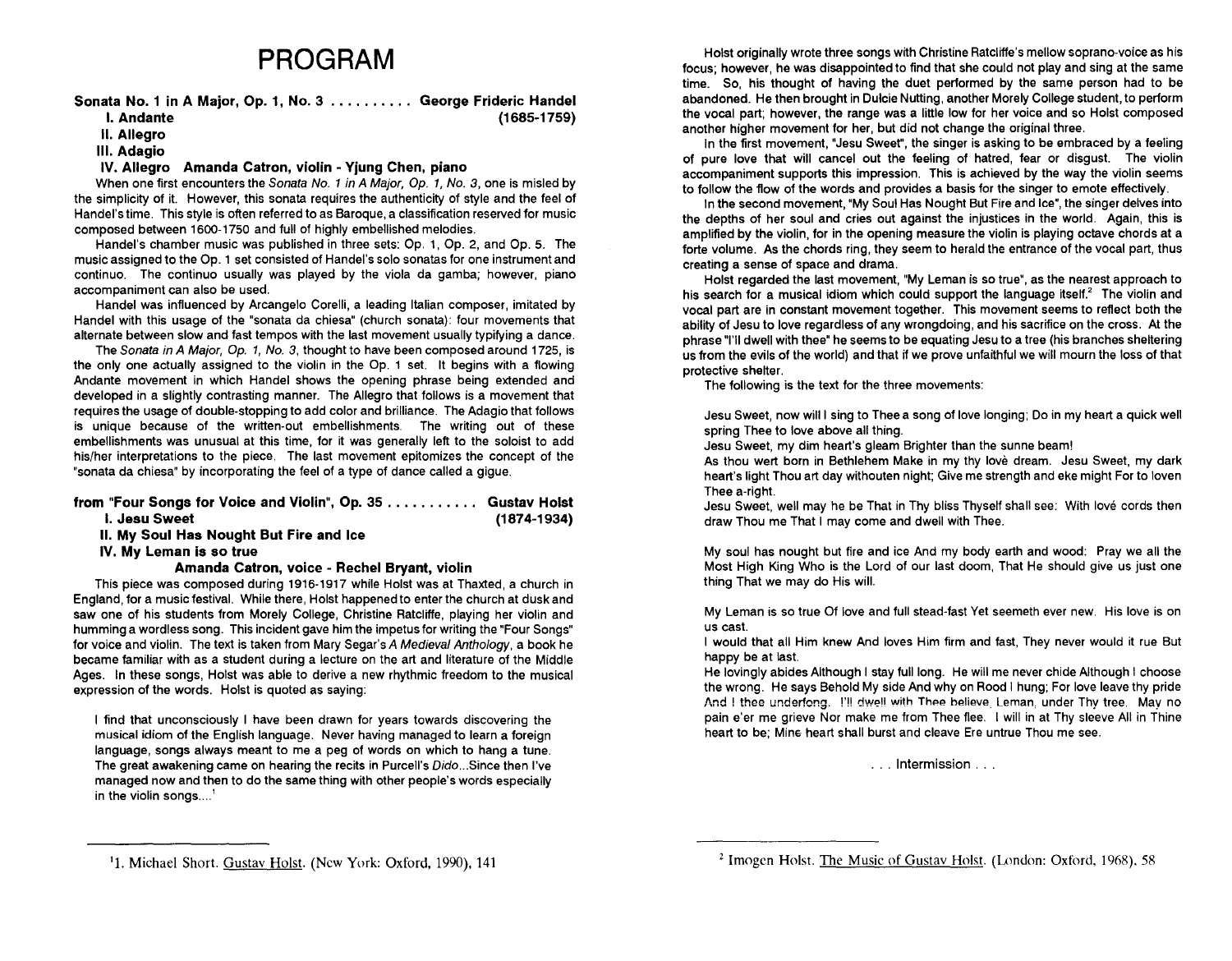Many students start preparing for their Senior recital by the end of the sophomore or junior year; however, I went against that standard by putting this recital together in approximately four months. Although I began practicing Handels' Sonata in A major around my sophomore year, I completed all four movements only this year. It was ironic that what made me push for this recital was my near-death experience two summers<br>ago (1990). I was in the hospital for two months with an I was in the hospital for two months with an<br>and 100% peritonitis (gangrene internally) and appendicitis and 100% peritonitis (gangrene internally) had to have two surgeries, the second of which almost killed me. After this ordeal, I had to re-establish a few things as<br>well as rediscover why I went into music. The rediscovery well as rediscover why I went into of why became very clear when I went to Student teach.

Student teaching made me realize that I did have a talent to teach and to bring out the best in my students. It also forced me to hone my skills and, in fact, made the idea of a recital very appealing. During student teaching, I continued my lessons in Muncie with Mr. Weintrob. It was funny how the things that I was relearning paralleled what the students were learning for the first time and how their problems made my learning process that much faster.

After Student teaching, I still continued with my lessons during the summer (1 991) and decided to ask Mr. Weintrob if he thought that I would be able to put a recital together. He said that we would try and see what happens, in other words, if he did not feel that I would be able to accomplish this he would cancel it. Now came the process of selecting the music. Now came the process of selecting the music. This, in itself, was rather frustrating, for by this time I was sick of the Handel and that was one of the things that he<br>wanted to put on the program. What made this piece so What made this piece so frustrating was that I had 1) not finished all four movements at this point and 2) I could not see the beauty of it anymore. It wasn't until I found a recording in the library and listened to it was I able to view it as a more than a necessary evil in order to do my recital.

He, Mr. Weintrob, also wanted to put a work on the program that would force me to count, utilize my vibrato and to phrase correctly. This piece was Brahms'Sonata in A major. This piece was my challenge, for not only did the violin have a difficult part but the piano did as well, and when trying to put the two together, well......!

I needed one more piece to round out my program and a friend of mine suggested Holst's Four Songs for Voice and a filend of mine suggested hoist's <u>four songs for voice and</u><br>Violin. It was a piece that she had performed last semester. So, I took it to my voice teacher and she said that as long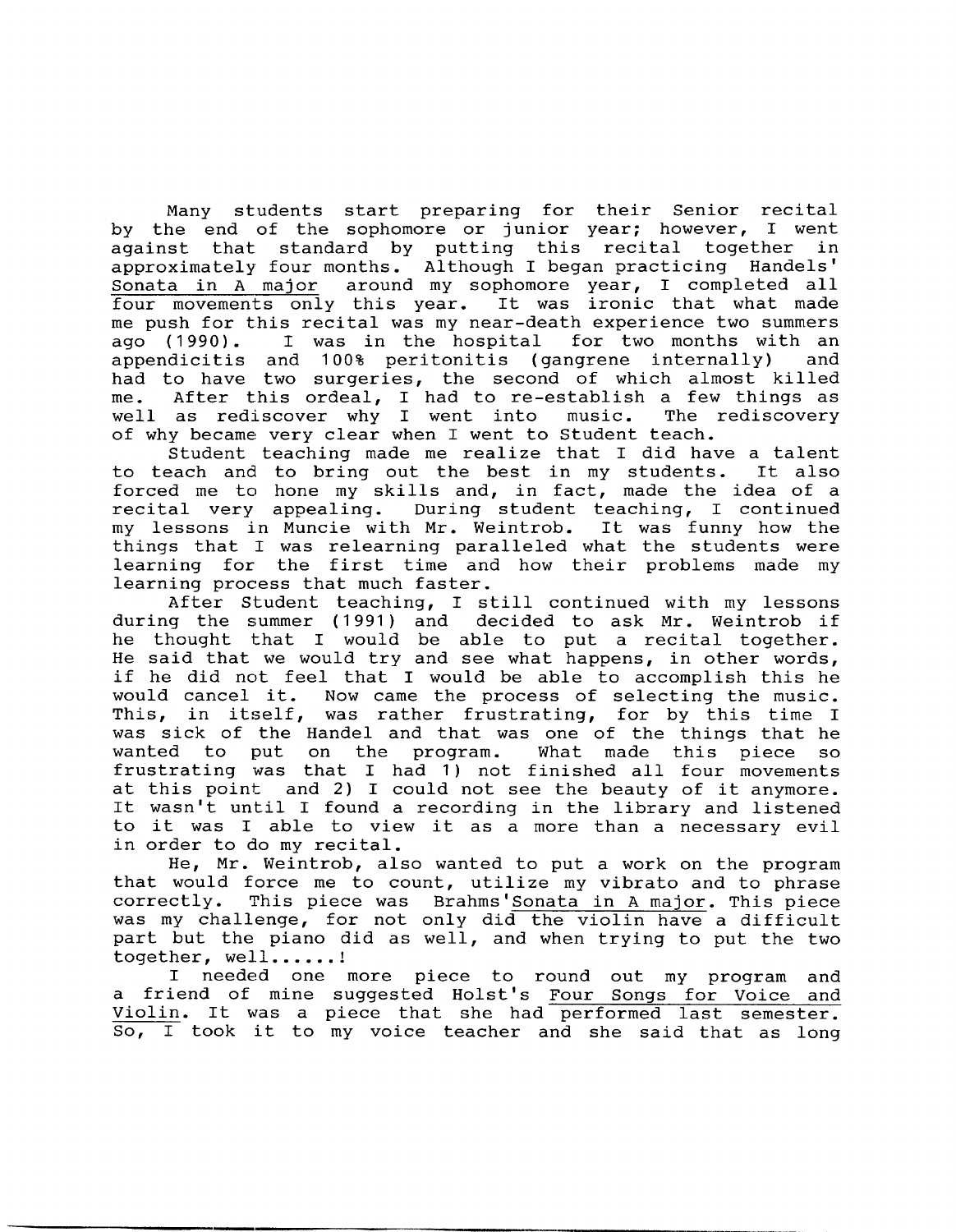as it did not interfere with my violin playing and Mr. Weintrob okayed it, then it was all right with her.

Now that I had the music, I needed to find a piano accompanist<br>and to set a date. Usually this service is provided to you Usually this service is provided to you by the School of Music; however, since the number of piano accompanists is scarce, a new criteria was set. The only way accompanists is scarce, a new criteria was set. The only way<br>that the school would provide an accompanist would be if the that the school would provide an accompanist would be if the recital or performance was degree - related. the case, the music student would have to find someone and pay<br>for that person's services himself. Since my recital was in for that person's services himself. conjunction with my Honors degree, the school would provide one for me. I then talked to Mr. Weintrob about setting a date. We decided the month of November would be good as long as it was after the Muncie Symphony Concert and not during Thanksgiving<br>break. I went to Nancy Baker (Music Services) to fill out the I went to Nancy Baker (Music Services) to fill out the<br>ate forms and get everything set up. Since this was appropriate forms and get everything set up. an Honors recital, I could choose either 3:00 pm or 8:00 pm<br>since these are felt to be the prime hours. However, the date since these are felt to be the prime hours. However, the date<br>that I chose only had the 3:00 pm slot available. Next, a only had the 3:00 pm slot available. Next, a<br>time and date had to be selected. The only dress rehearsal time and date had to be selected. day it seemed feasible to schedule this was the day before the<br>recital from 10:00 pm till 12:00 am. While I was with Nancy, recital from 10:00 pm till 12:00 am.<br>I asked her about program notes and I asked her about program notes and she said to try and have<br>them seady a month in advance if I wanted the booklet format them ready a month in advance if I wanted the booklet format<br>- if not, then I should turn them in two weeks in advance. then I should turn them in two weeks in advance. In my opinion, the booklet form is more professional - looking and more reflective of an honors student's work. Music Services also helps promote your recital by putting up posters, making the programs, and giving you assistance whenever you need it. Another thing that is available is to have music services schedule someone to either videotape or audio record your<br>recital for a small fee. I had my recital audio recorded by I had my recital audio recorded by an MET major who needed to record a soloist for a project. She called me and asked if I would let her record my performance if she would give me a free tape of it. I agreed only if my if she would give me a free tape of it. I agreed only if my<br>violin teacher also did not care. In order for this to happen, violin teacher also did not care. Mr. Weintrob and I both had to sign a release form stating that

this student had obtained our permission to do this project.<br>Many students have invitations made up to invite fac invitations made up to invite faculty, friends and relatives. These invitations may be ordered through a regular print shop or the student can design their own. For my invitations I decided to design my own and have them printed<br>at Kinko's. To design these I used the Macintosh computer and To design these I used the Macintosh computer and the help of one of the Kinko's employees who also happened to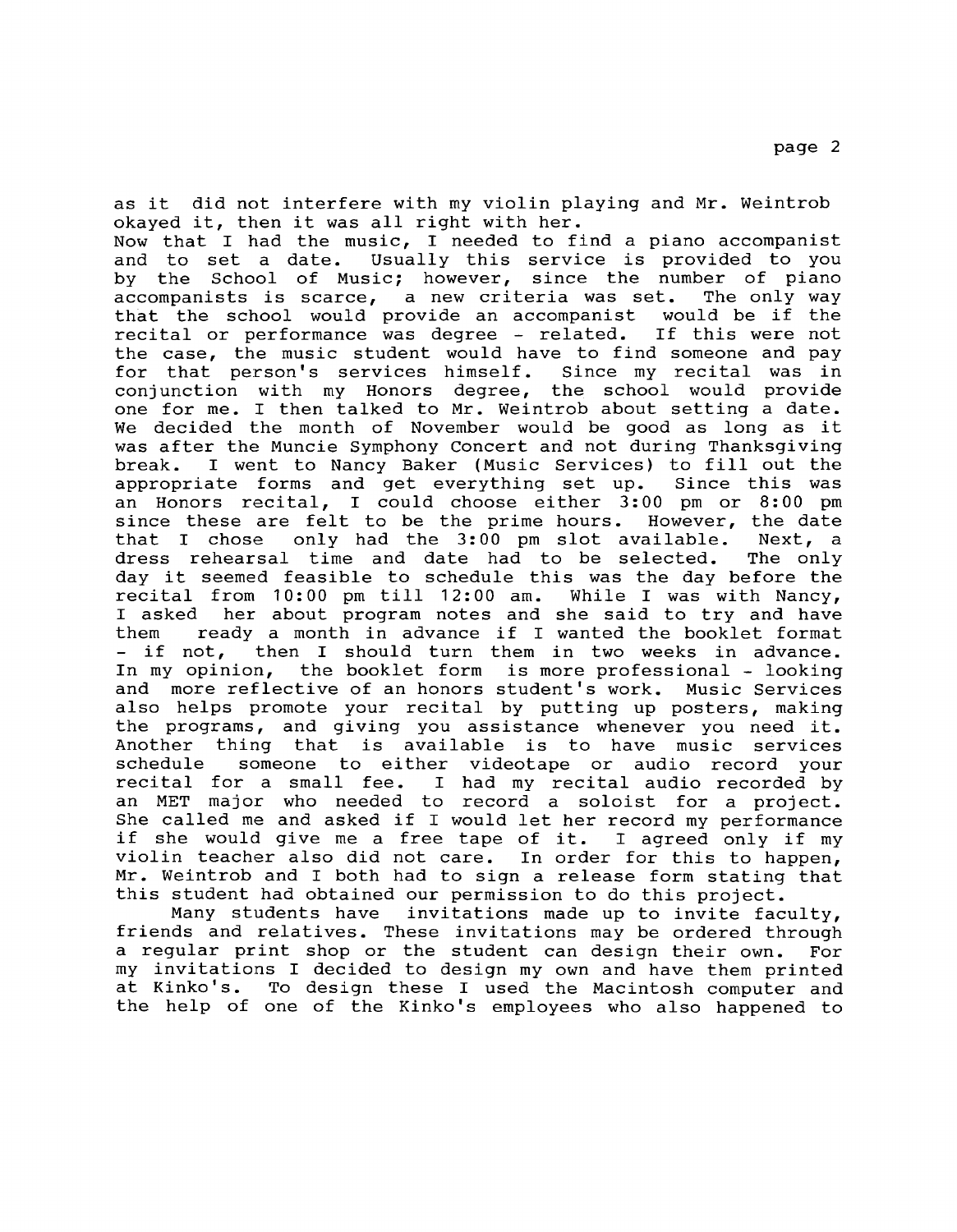be a music student. With his help, we were able to design a simple, yet elegant invitation. All in all, the most expensive part of the invitations were the envelopes!

During my preparation for the recital a few mishaps<br>occurred. Mainly, my hand position had to be changed because Mainly, my hand position had to be changed because my intonation was suffering. For some reason I started playing<br>a half-step to a whole-step sharp and did not realize it. This a half-step to a whole-step sharp and did not realize it. change of my hand position also relaxed my hand, improved the intonation, and vibrato. Plus, Mr. Weintrob started to try<br>this new concept on all of his students and it worked for them this new concept on all of his students and it worked<br>too. The four months before my recital I began p The four months before my recital I began practicing approximately 3-6 hours a day. I have never before practiced so much and I think it was because I had a goal to make this<br>the best that I could. Before, I would skim over things, try Before, I would skim over things, try to take things at performance speed and never really knew what<br>the word "practice" meant. Now I do. Practicing means going the word "practice" meant. Now I do. slowly until the passage is perfect and then upping the speed; it is agonizing over every note and rhythm; it is putting aside the outside world for a few hours and concentrating solely upon the music; it is researching the composers and listening to performances by other artists; it is doing dry runs of your performance for friends, nursing homes or whatever, to get used to pressure situations; it is knowing every nuance of the piece and how it should sound. These are a few of my ideas of what practicing means to me now. The other thing that was difficult for me to get used to was playing with an accompanist, especially<br>on the Brahms. My piano accompanist and I would practice on the Brahms. My piano accompanist and I would practice everyday for about 2 hours on just that piece, trying to shape it and make our two parts fit together as a unit and not as<br>if we were playing separately. Luckily, we are about the same Luckily, we are about the same age and were comfortable working together and we both wanted this recital to go well. After the recital my piano accompanist and I figured up that in the three weeks prior to it we had practiced approximately 80 hours together. Those hours don't even reflect the amount of time we practiced individually!

The saying, " Even the best laid plans can go awry " became very true the week before the recital For that week, my violin accompanist told me that she could not be at the dress rehearsal. I could have killed her. Since this person was a very good friend of mine I could not chastise her but had to have our teacher take care of the matter. However, before he could say or do anything, she said that now she could come to it. Also that week, I had a dry run of my recital at Westminster Retirement Village, and I picked the day when the state was